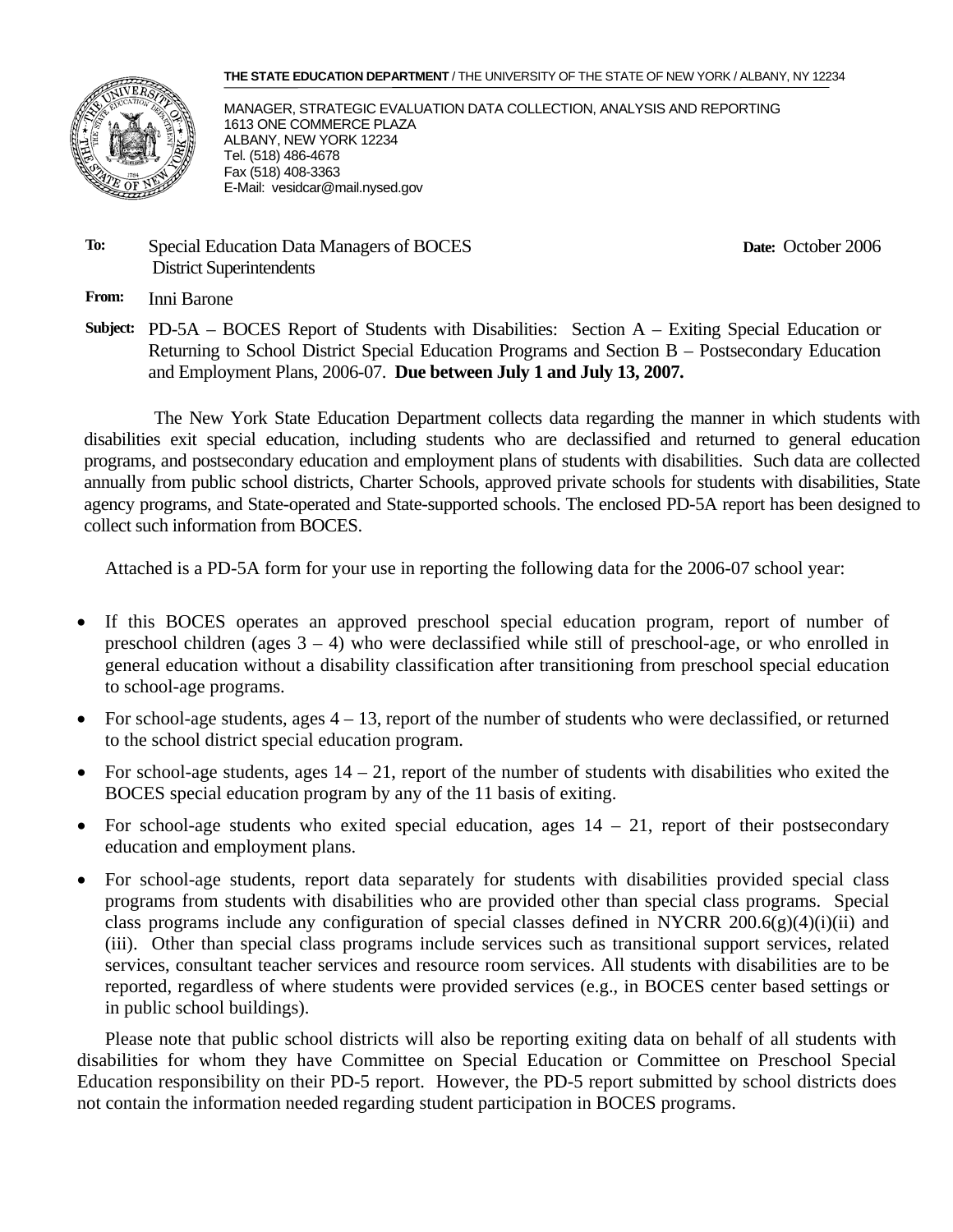Compared to the PD-5A report for 2005-2006, the PD-5A for 2006-2007 is modified as follows:

• A new race/ethnicity category, "multi-racial, not of Hispanic origin", has been added to Tables 5 and 6. This is an optional reporting category, however, if students are reported in this category by school districts and BOCES on the fall 2006 Basic Education Data System (BEDS) enrollment reports and on the child count reports (PD-1/4 and PD-1A/4A), they must also be reported in this category on this PD-5A report.

During 2006-2007 personnel from Strategic Evaluation Data Collection, Analysis and Reporting (SEDCAR) Unit may be available to conduct a limited number of regional training programs regarding the various special education data forms (i.e., the PD forms). If you feel that such training would be useful to the data managers in your area, please contact your local Special Education Training and Resource Center (SETRC).

The data collected through the PD forms are used in the following reports and activities:

- State Performance Plan and Annual Performance Report for Special Education
- Public reporting of LEA results against State targets established in the State Performance Report.
- Calculation of minimum amount of per-pupil IDEA funds to be sub-allocated or spent on services.
- Pocketbook of Goals and Results for Individuals with Disabilities
- Chapter 655 Report to the Governor and the Legislature on the Status of the State's Schools
- Special Education Quality Assurance Reviews
- School District Report Cards
- BOCES Report Cards
- Charter School Report Cards
- Calculations to identify instances of possible race/ethnicity disproportionality
- Other reports required by State or federal statutes
- Evaluation of programs and policies

If you have any questions or are in need of assistance in completing this report, please contact SEDCAR by using the contact information provided in the letterhead.

Thank you.

Attachment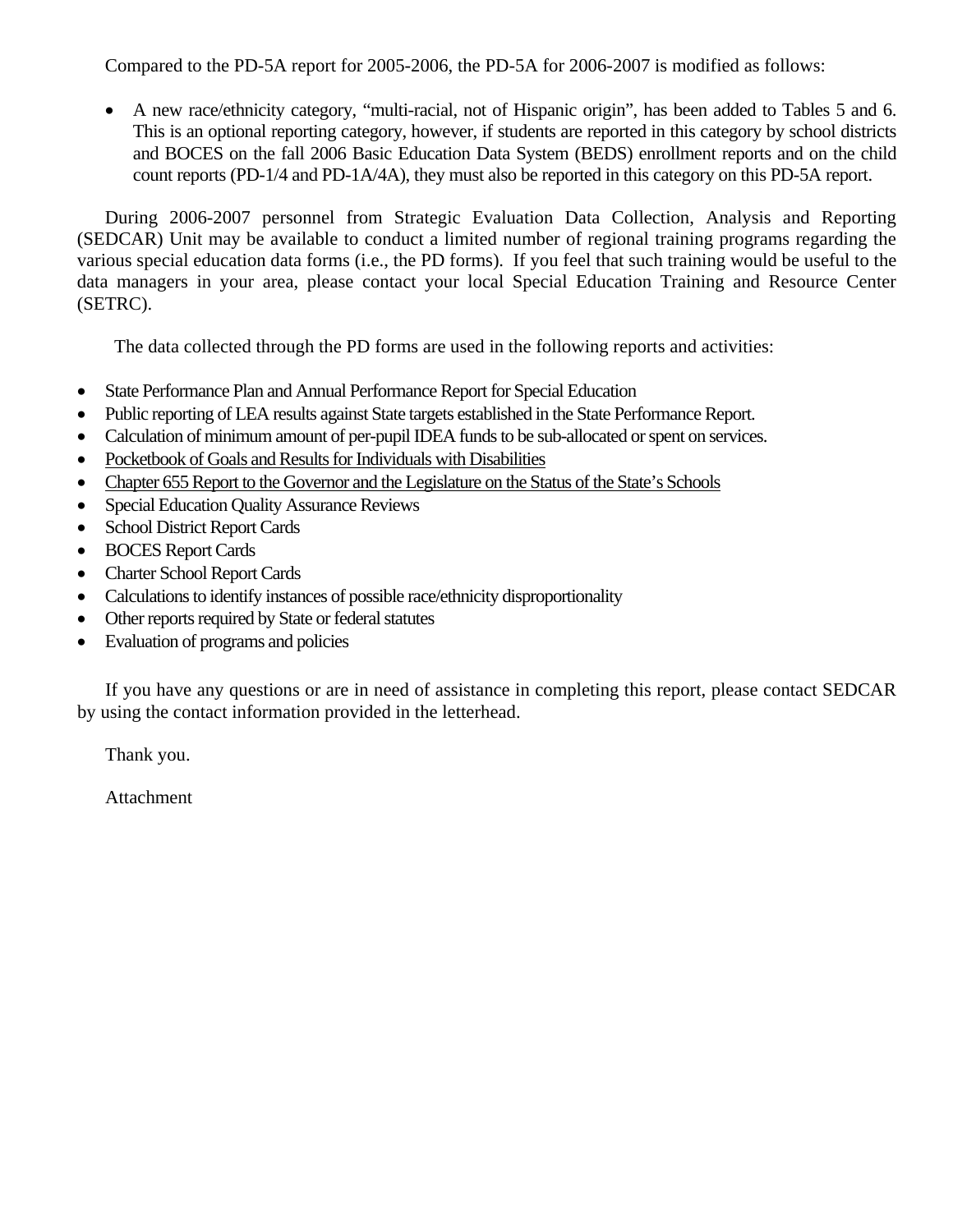# **PD-5A – BOCES Report of Students with Disabilities:**

# **Section A: Exiting Special Education or Returning to School District Special Education Programs Section B: Postsecondary Education and Employment Plans July 1, 2006 to June 30, 2007**

|  | <b>Instructions:</b> 1. Return one copy of this report between July 1 and July 13, 2007 to the above address.<br>Please do not return this form before June 30, 2007.<br>2. Retain one copy (and supporting documentation) in your BOCES for reference and audit purposes.<br>The required retention period ends June 30, 2014.<br>3. Carefully read the Instructions and Definitions on the following pages.<br>4. If you have questions about this report, please call (518) 486-4678, or e-mail your questions to<br>vesidcar@mail.nysed.gov |  |
|--|-------------------------------------------------------------------------------------------------------------------------------------------------------------------------------------------------------------------------------------------------------------------------------------------------------------------------------------------------------------------------------------------------------------------------------------------------------------------------------------------------------------------------------------------------|--|
|  | Check this box if this BOCES does not operate an approved pre-school special education program,                                                                                                                                                                                                                                                                                                                                                                                                                                                 |  |

pursuant to section 4410 of the Education Law.

Check this box if no students exited special education or returned to school district special education programs (including students declassified) between the ages of 3 and 21 within the report period.

Note: If both boxes are checked, please complete this page only and return it to the address at the top of this page.

| <b>BOCES Information</b>        |  |  |  |  |  |  |  |  |  |
|---------------------------------|--|--|--|--|--|--|--|--|--|
| (Enter 12-digit SED Code Below) |  |  |  |  |  |  |  |  |  |
| <b>BOCES NAME</b>               |  |  |  |  |  |  |  |  |  |
| <b>ADDRESS</b>                  |  |  |  |  |  |  |  |  |  |
|                                 |  |  |  |  |  |  |  |  |  |
|                                 |  |  |  |  |  |  |  |  |  |

| <b>Contact Person Information *</b> |            |  |  |  |  |  |  |  |  |  |
|-------------------------------------|------------|--|--|--|--|--|--|--|--|--|
| <b>NAME</b>                         |            |  |  |  |  |  |  |  |  |  |
| <b>TITLE</b>                        |            |  |  |  |  |  |  |  |  |  |
| <b>TELEPHONE</b>                    | <b>FAX</b> |  |  |  |  |  |  |  |  |  |
| <b>E-MAIL ADDRESS</b>               |            |  |  |  |  |  |  |  |  |  |

All correspondence from SEDCAR will be directed to the contact person identified in the PD web based data entry system at http://pd.nysed.gov . Please keep the contact person information current, including the e-mail address as most communication will occur via e-mail.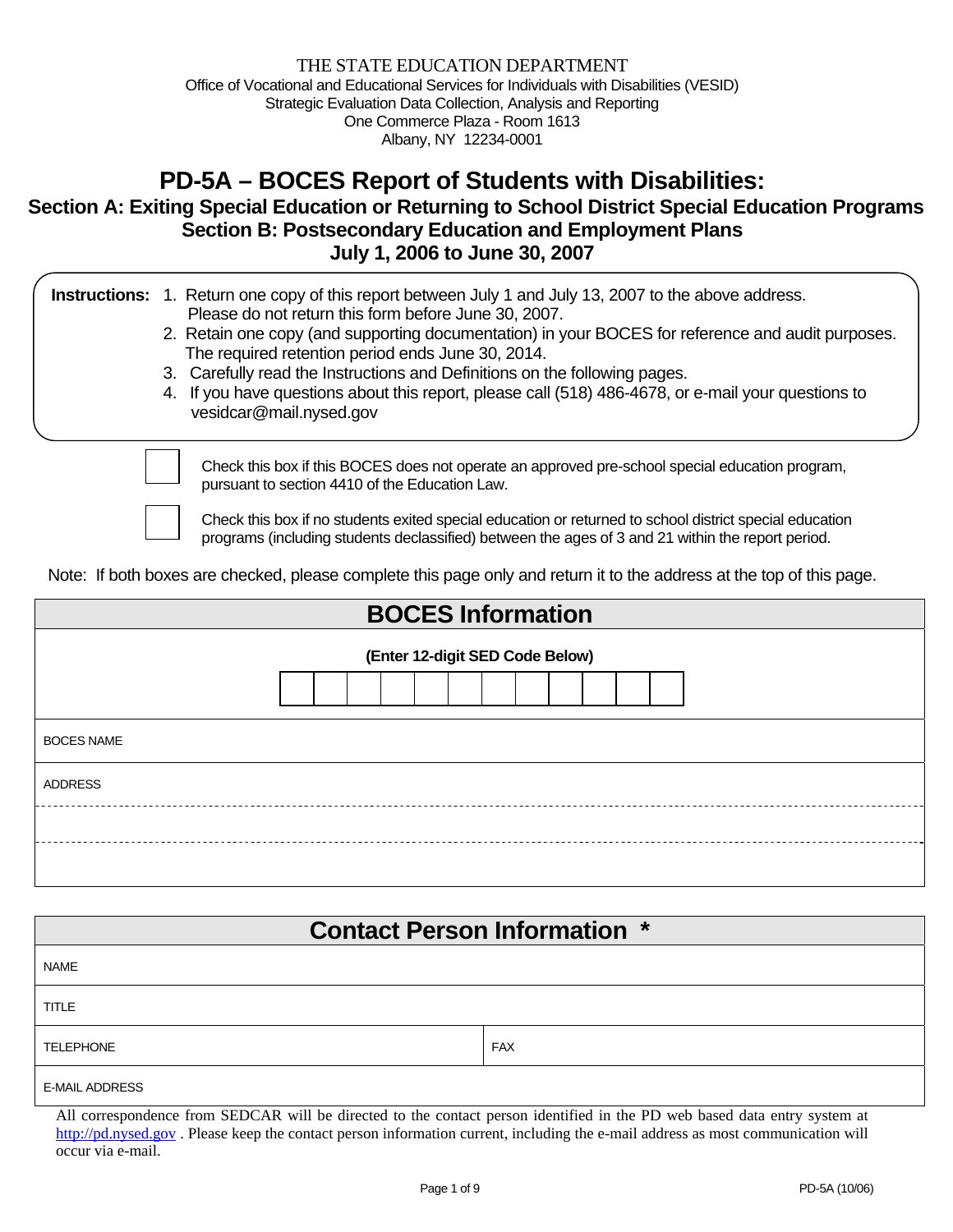#### **Definitions and Instructions for Completing the PD-5A Report**

- 1. This report should be completed in consultation with school district personnel to confirm the exit status of students with disabilities who were provided special education services by BOCES and left the BOCES program during the report period.
- 2. Report information for all students with disabilities (ages  $3 21$ ) who were provided special education programs/services through this BOCES. In Section A, report the number who exited special education through the basis listed or returned to school district special education programs. In Section B, report the postsecondary education and employment plans of students with disabilities who have completed their program or dropped out.
- 3. If this BOCES does not operate an approved preschool program (pursuant to section 4410 of the Education Law), check the appropriate box on page one of this report, and enter " NA " in columns A and B of Table 1 on Page 5.
- 4. For purposes of this report, students with disabilities provided transportation and evaluation services only are not to be included in this report. Also, students with disabilities provided summer school programs only should not be included in this report.
- 5. Data should be reported for all students with disabilities regardless of the setting in which they are provided services, including those placed in this BOCES and/or provided special education programs/services less than full-time.
- 6. Students with disabilities are to be reported in one of two program/service categories: Students provided special class programs (including those students provided other special education services in addition to special class programs), or students provided only special education services other than special class programs. Special class programs include any configuration of special classes defined in NYCRR 200.6(g)(4)(i)(ii) and (iii). Other than special class services include services such as transitional support services, related services, consultant teacher services and, resource room services. Report on behalf of all students with disabilities, regardless of where students were provided services (e.g., in BOCES center based settings or in public school buildings).
- 7. The total number of students with disabilities for each exit category in Section B, Table 1 and Table 2, must equal the total number of such students reported in Section A, Table 3 and Table 4.
- 8. The total number of students for whom race/ethnicity is provided in Section A, Table 5 and Table 6 must equal the total number of students reported in Section A, Table 3 and Table 4.
- 9. Wherever data are requested by student age, the age should be reported as of December 1, 2006 (e.g., a student who is 14 years and 10 months of age on December 1, 2006, should be reported as age 14).
- 10. When reporting race/ethnicity of students, report the number, which appear to belong, identify with, or are regarded in the community as belonging to each race/ethnic group. Please report the race/ethnicity of students with disabilities consistently with how it is reported by their districts of residence on all Department data collection instruments. Each student should be counted once, in one of the following categories:

**American Indian/Alaska Native:** A person having origins in any of the original peoples of North and South America (including Central America) and who maintains tribal affiliation or community attachment.

**Asian or Pacific Islander:** A person having origins in any of the original peoples of the Far East, Southeast Asia, the Indian subcontinent, or the Pacific Islands, including, for example, Cambodia, China, India, Japan, Korea, Malaysia, Pakistan, the Philippine Islands, Thailand, and Vietnam. The Pacific Islands include Hawaii, Guam, and Samoa.

**Black or African American (not of Hispanic origin):** A person having origins in any of the Black racial groups of Africa. **Hispanic or Latino:** A person of Cuban, Mexican, Puerto Rican, South or Central American, or other Spanish culture or origin, regardless of race.

**White (not of Hispanic origin):** A person having origins in any of the original peoples of Europe, the Middle East, or North Africa.

**Multi-Racial (not of Hispanic origin):** This is not a required reporting category, however, if school districts and BOCES report students in this category on the fall 2006 BEDS enrollment report and the child count report (PD-1/4 or PD-1A/4A) , they must report students in the same category in this report. The definition of this category is, a person having origins in two or more of the categories of people classified as American Indian or Alaska Native, Black or African American (not of Hispanic Origin), Asian or Pacific Islander, or White (not of Hispanic Origin). Note: Any person of Hispanic of Latino origin, in whole or in part, should be reported as Hispanic or Latino.

- 11. In general, exiting students with disabilities should be reported once, with few exceptions. The following examples are provided for purposes of clarification.
	- A student who is declassified and returned to general education several times, should be reported once each year that he or she is returned to general education, on pages  $5 - 6$ .
	- A student who receives a local diploma with a Regents endorsement should be reported in either Line 1 (Regents Diploma – Honors/Advanced Designation) or Line 2 (Regents Diploma – Regular) on pages 6 - 7.
	- A student, who previously received an IEP Diploma/Local Certificate, has continued in the special education program and does not receive a higher diploma should **NOT** be counted again.
	- A student who previously received an IEP Diploma or Local Certificate has continued in their special education program and receives a Regents, local, or High School Equivalency diploma, should be included in the count for the given diploma (Lines  $1 - 4$ ) on pages  $6 - 7$ .
	- A student who previously dropped out of school, re-enters the BOCES program, and receives a diploma or certificate should be reported in the count for the given diploma or certificate. If, however, the same student drops out again, in a different school year, without receiving a diploma or certificate, the student should not be reported again.
- 12. If you have any questions or are in need of assistance in completing this report, please contact SEDCAR by telephoning (518) 486-4678, or e-mail your questions to vesidcar@mail.nysed.gov .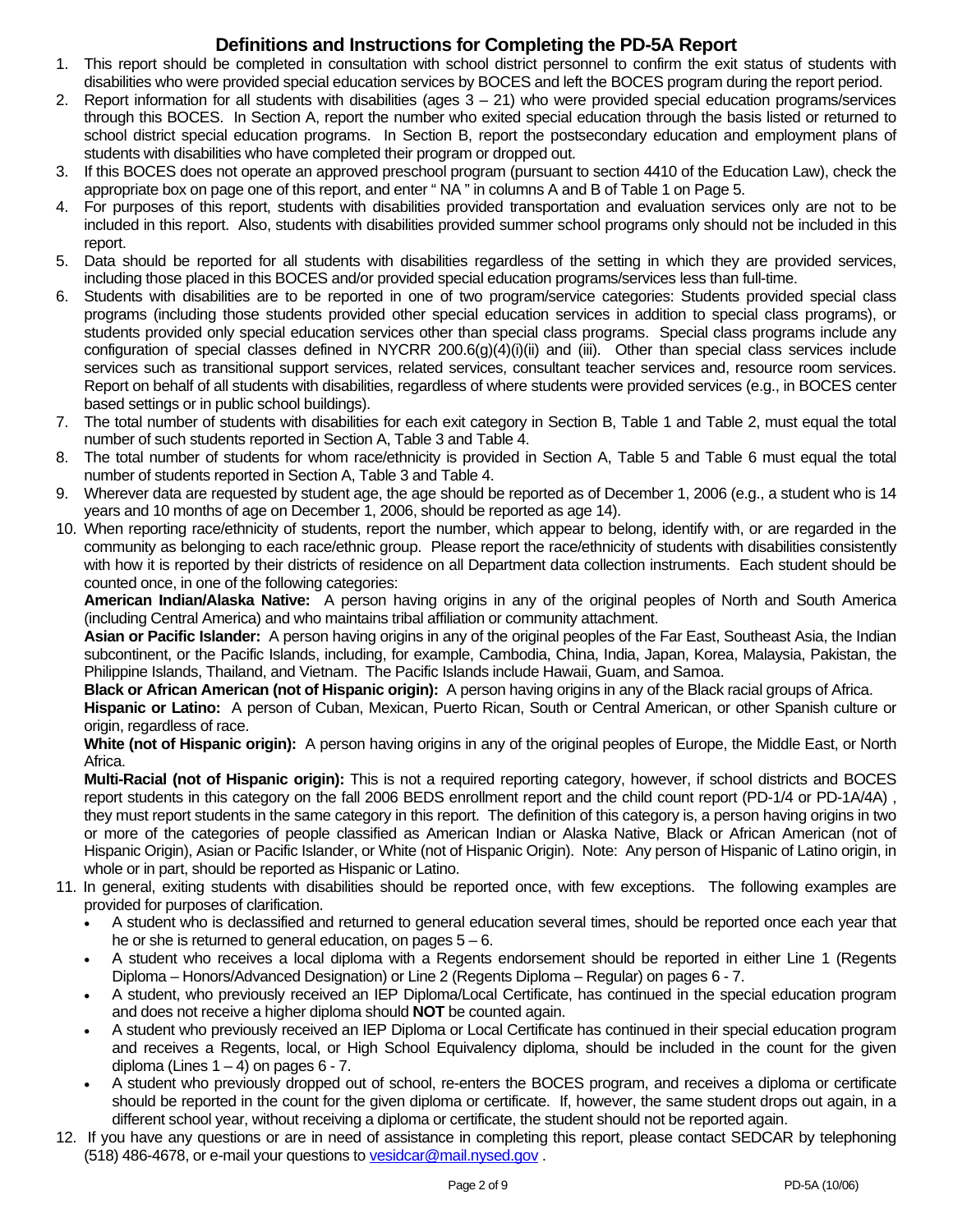# **Section "A" Definitions**

| <b>Item</b>                                                                                                                                                          | <b>Definition</b>                                                                                                                                                                                                                                                                                                                                                                                                                                                                                                                                                                                                                                                                                                                                                                                                  |
|----------------------------------------------------------------------------------------------------------------------------------------------------------------------|--------------------------------------------------------------------------------------------------------------------------------------------------------------------------------------------------------------------------------------------------------------------------------------------------------------------------------------------------------------------------------------------------------------------------------------------------------------------------------------------------------------------------------------------------------------------------------------------------------------------------------------------------------------------------------------------------------------------------------------------------------------------------------------------------------------------|
| Declassified while still of Preschool-age<br>(Table 1, Column A on page 5)                                                                                           | For BOCES operating an approved preschool special education<br>program, report the total only of all students, ages 3-4 who<br>received special education services during July 1, 2006 - June<br>30, 2007 pursuant to section 4410 of the Education Law, but<br>were declassified while still of preschool-age, and no longer<br>have an Individualized Education Program (IEP).                                                                                                                                                                                                                                                                                                                                                                                                                                   |
| Enrolled in general education without a disability<br>classification after transitioning from pre-school to school-<br>age programs<br>(Table 1, Column B on page 5) | For BOCES which operate an approved preschool special<br>education program, report the total only of all students who<br>received preschool special education services pursuant to<br>section 4410 of the Education Law just prior to becoming<br>school-age, and were enrolled in general education without a<br>disability classification and IEP by the CSE upon transitioning<br>from the preschool to school-age program. Report students in<br>this column if they were declassified in May or June 2007 even<br>though they were still of preschool-age during July and August<br>preceding their entrance into school-age programs.<br>Declassification data for preschool students receiving special<br>education services during July and August 2007 should be<br>reported in next year's PD-5A report. |
| <b>Total</b><br>(Columns I and R, Line 12 on page 6)                                                                                                                 | This total should represent all students (ages $14 - 21$ ) who<br>exited special education or were returned to school district<br>special education programs.                                                                                                                                                                                                                                                                                                                                                                                                                                                                                                                                                                                                                                                      |
| Regents Diploma with Advanced Designation and/or Honors<br>(Line 1 on page 6)                                                                                        | Students who received a high school diploma with the Regents<br>endorsement with Advanced Designation and/or Honors. See<br>8NYCRR 100.5 for diploma requirements.                                                                                                                                                                                                                                                                                                                                                                                                                                                                                                                                                                                                                                                 |
| <b>Regents Diploma (Regular)</b><br>(Line 2 on page 6)                                                                                                               | Students who received a high school diploma with a "Regular"<br>Regents endorsement (8 NYCRR 100.5).                                                                                                                                                                                                                                                                                                                                                                                                                                                                                                                                                                                                                                                                                                               |
| <b>Local Diploma</b><br>(Line 3 on page 6)                                                                                                                           | Students who received a local high school diploma without a Regents<br>endorsement (8 NYCRR 100.5).                                                                                                                                                                                                                                                                                                                                                                                                                                                                                                                                                                                                                                                                                                                |
| <b>High School Equivalency Diploma</b><br>(Line 4 on page 6)                                                                                                         | Students who received a State High School Equivalency<br>Diploma who were jointly enrolled in secondary education and<br>an alternative high school equivalency preparation program or a<br>high school equivalency preparation program (8 NYCRR<br>$100.7$ ).                                                                                                                                                                                                                                                                                                                                                                                                                                                                                                                                                     |
| <b>Individualized Education Program Diploma</b><br>(Line 5 on page 6)                                                                                                | Students who received a High School Individualized Education<br>Program Diploma (8 NYCRR 100.9).                                                                                                                                                                                                                                                                                                                                                                                                                                                                                                                                                                                                                                                                                                                   |
| Declassified and returned to General Education<br>(Columns C – D of Table 1 on page 5, Line 6 on page 6)                                                             | Students who were classified by the CSE due to a disability and<br>received special education from this BOCES any time during<br>July 1, 2006 - June 30, 2007 and are declassified and returned<br>to general education. These students no longer have an IEP<br>and receive all educational services from a general education<br>program including testing accommodations if indicated on the<br>last IEP as recommended upon declassification. Such students<br>should be reported by their most recent service category.                                                                                                                                                                                                                                                                                        |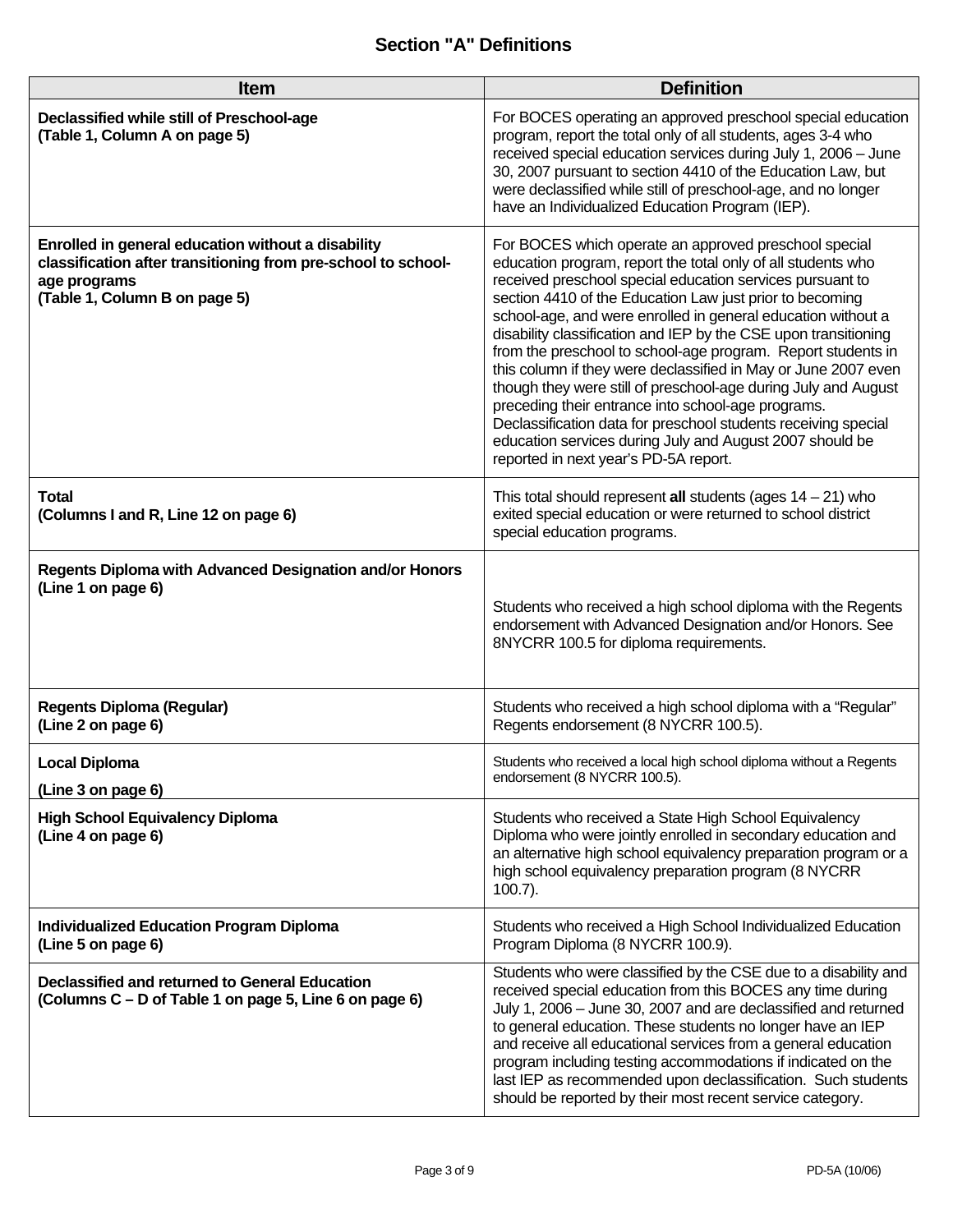# **Section "A" Definitions (continued)**

| Item                                                                                | <b>Definition</b>                                                                                                                                                                                                                                                                                                                                                                                                                                                                                             |
|-------------------------------------------------------------------------------------|---------------------------------------------------------------------------------------------------------------------------------------------------------------------------------------------------------------------------------------------------------------------------------------------------------------------------------------------------------------------------------------------------------------------------------------------------------------------------------------------------------------|
| <b>Reached Maximum Age</b><br>(Line 7 on page 6)                                    | Students, who were enrolled in this BOCES at the age of 21,<br>turned 21 after September 1, 2006, and who did not receive a<br>diploma or exit special education by any other basis of exiting.                                                                                                                                                                                                                                                                                                               |
| <b>Returned to School District Special Education Programs</b><br>(Line 8 on page 6) | Students who were not declassified but whose placement was<br>changed so that all services are provided by a public school<br>district, or placed by the public school district in some other<br>program. Also include in this category, students whose parents<br>have placed them (at the parents' expense) in general education<br>Private/parochial schools.                                                                                                                                              |
| Died (Line 9 on page 6)                                                             | Report the number of students who died during this report period.                                                                                                                                                                                                                                                                                                                                                                                                                                             |
| Moved - Known To Be Continuing<br>(Line 10 on page 6)                               | Students who moved out of the BOCES catchment area and are<br>known to be continuing in another educational program. There<br>need not be evidence that such students are continuing in special<br>education, only that they are continuing in an educational<br>program.<br>It is the responsibility of school districts to maintain some<br>documentation of students' continuing participation in other                                                                                                    |
|                                                                                     | educational programs. BOCES will need to consult with school<br>districts to determine which students to report in this category.                                                                                                                                                                                                                                                                                                                                                                             |
| <b>Dropped Out</b><br>(Line 11 on page 6)                                           | Students who were enrolled at some point in the reporting year,<br>were not enrolled at the end of the reporting year, and did not exit<br>through any of the other basis described (Line 1-10 on page 6).<br>This line includes dropouts, students who moved and are not<br>known to be continuing, runaways, expulsions, status unknown,<br>and other students who left school. Dropouts at ages 14 and 15<br>should only be reported after all attempts to enforce attendance<br>requirements have failed. |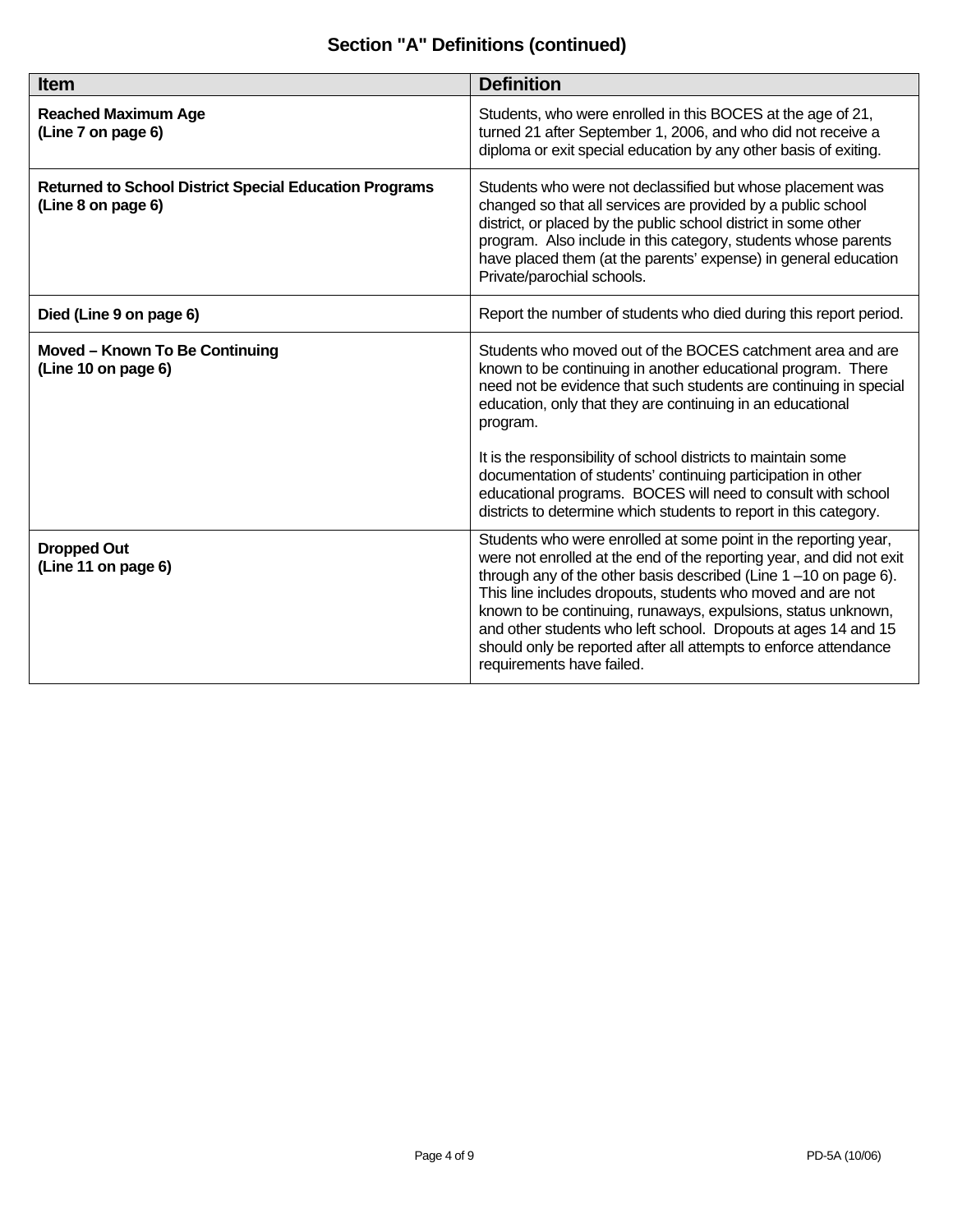### **Section A – Table 1Report of Students with Disabilities Returned to General Education (Declassified) Between Ages 3 – 13 July 1, 2006 to June 30, 2007**

|              |                                                                                                                                                         | $A^*$                                                        | $B^*$                                                                                                                                                            | C                                                                              | D                                                                               |
|--------------|---------------------------------------------------------------------------------------------------------------------------------------------------------|--------------------------------------------------------------|------------------------------------------------------------------------------------------------------------------------------------------------------------------|--------------------------------------------------------------------------------|---------------------------------------------------------------------------------|
|              |                                                                                                                                                         | <b>PRE-SCHOOL</b>                                            | PRE-SCHOOL TO SCHOOL-<br><b>AGE TRANSITION</b>                                                                                                                   | <b>SCHOOL-AGE</b>                                                              | <b>SCHOOL-AGE</b>                                                               |
| Line<br>No.  |                                                                                                                                                         | Declassified While Still of<br>Preschool-age<br>(Ages 3 – 4) | <b>Enrolled In General Education</b><br>Without A Disability Classification<br>After Transitioning From Preschool<br>Special Education To School-age<br>Programs | Declassified And Returned To<br><b>General Education Between</b><br>Ages 4 - 8 | Declassified And Returned To<br><b>General Education Between</b><br>Ages 9 - 13 |
|              | Pre-School Students With Disabilities                                                                                                                   |                                                              |                                                                                                                                                                  |                                                                                |                                                                                 |
| $\mathbf{2}$ | School-age Students With Disabilities<br>Receiving Special Class Programs.<br>These students may also be receiving<br>other special education services. |                                                              |                                                                                                                                                                  |                                                                                |                                                                                 |
| 3            | School-age Students With Disabilities<br>Receiving Only Services Other Than<br>Special Class Programs                                                   |                                                              |                                                                                                                                                                  |                                                                                |                                                                                 |

\* Only BOCES that operate approved preschool special education programs, pursuant to Section 4410 of the Education Law, should enter data in the two cells below. All other BOCES should enter "NA" (Not Applicable).

**Section A – Table 2** 

# **Report of School-age Students with Disabilities, Ages 4 - 13, Returned to School District Special Education Programs July 1, 2006 to June 30, 2007**

| Line<br>No. | Type of Program or Services Provided.                                                                                                             | Number of Students Returned to School District<br>Special Education Programs Between Ages 4 – 13 |
|-------------|---------------------------------------------------------------------------------------------------------------------------------------------------|--------------------------------------------------------------------------------------------------|
|             | School-age Students with Disabilities Receiving Special Class Programs. These students may also be<br>receiving other special education services. |                                                                                                  |
|             | School-age Students with Disabilities Receiving Only Services Other Than Special Class Programs                                                   |                                                                                                  |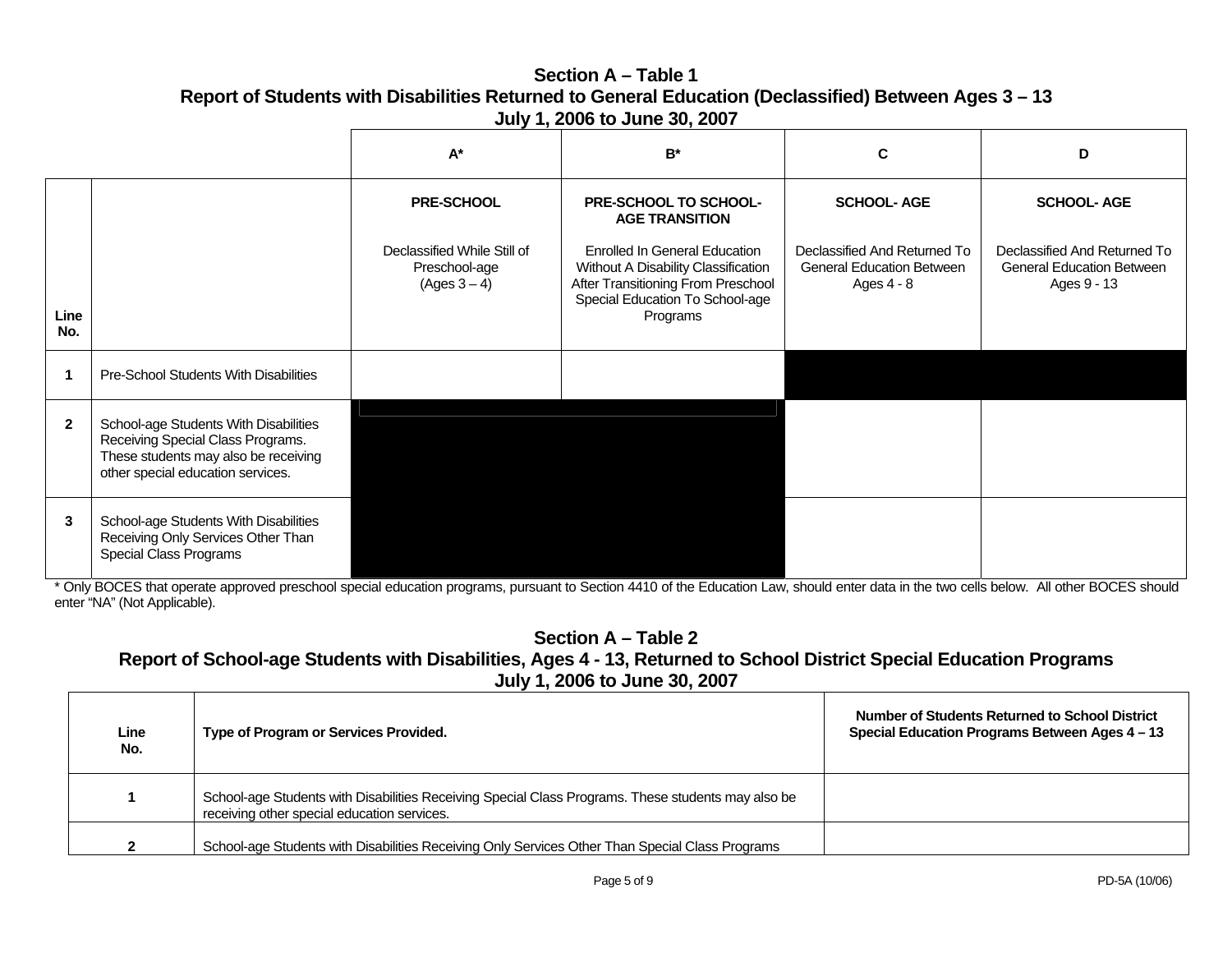### **Section A – Tables 3 and 4**

**Report of Students with Disabilities Exiting Special Education or Returned to School District Special Education Programs (Ages 14 –21) July 1, 2006 to June 30, 2007** 

|                |                                                            | Table 3<br><b>Students Provided Special Class Programs</b> |    |             |                            |    |             |    |    | Table 4<br>Students Provided Only Other Than Special Class Programs |                            |    |    |    |    |                |    |    |                         |
|----------------|------------------------------------------------------------|------------------------------------------------------------|----|-------------|----------------------------|----|-------------|----|----|---------------------------------------------------------------------|----------------------------|----|----|----|----|----------------|----|----|-------------------------|
|                |                                                            | Α                                                          | В  | $\mathbf c$ | D                          | E. | $\mathsf F$ | G  | H  |                                                                     | J                          | Κ  |    | M  | N  | $\mathsf{o}\,$ | P  | Q  | $\mathsf{R}$            |
|                |                                                            |                                                            |    |             | Age as of December 1, 2006 |    |             |    |    |                                                                     | Age as of December 1, 2006 |    |    |    |    |                |    |    |                         |
|                | <b>Basis of Exit</b>                                       | 14                                                         | 15 | 16          | 17                         | 18 | 19          | 20 | 21 | <b>Total</b><br>$(A-H)$                                             | 14                         | 15 | 16 | 17 | 18 | 19             | 20 | 21 | <b>Total</b><br>$(J-Q)$ |
| $\mathbf{1}$   | Regents Diploma with Advanced Designation<br>and/or Honors |                                                            |    |             |                            |    |             |    |    |                                                                     |                            |    |    |    |    |                |    |    |                         |
| $\overline{2}$ | Regents Diploma (Regular)                                  |                                                            |    |             |                            |    |             |    |    |                                                                     |                            |    |    |    |    |                |    |    |                         |
| $\mathbf{3}$   | Local Diploma                                              |                                                            |    |             |                            |    |             |    |    |                                                                     |                            |    |    |    |    |                |    |    |                         |
| 4              | High School Equivalency Diploma                            |                                                            |    |             |                            |    |             |    |    |                                                                     |                            |    |    |    |    |                |    |    |                         |
| $\sqrt{5}$     | Individualized Education Program Diploma                   |                                                            |    |             |                            |    |             |    |    |                                                                     |                            |    |    |    |    |                |    |    |                         |
| 6              | Declassified Returned To General Education                 |                                                            |    |             |                            |    |             |    |    |                                                                     |                            |    |    |    |    |                |    |    |                         |
| $\overline{7}$ | Reached Maximum Age                                        |                                                            |    |             |                            |    |             |    |    |                                                                     |                            |    |    |    |    |                |    |    |                         |
| 8              | Returned To School District Special Education<br>Programs  |                                                            |    |             |                            |    |             |    |    |                                                                     |                            |    |    |    |    |                |    |    |                         |
| 9              | Died                                                       |                                                            |    |             |                            |    |             |    |    |                                                                     |                            |    |    |    |    |                |    |    |                         |
| 10             | Moved - Known To Be Continuing                             |                                                            |    |             |                            |    |             |    |    |                                                                     |                            |    |    |    |    |                |    |    |                         |
| 11             | Dropped Out                                                |                                                            |    |             |                            |    |             |    |    |                                                                     |                            |    |    |    |    |                |    |    |                         |
| 12             | Total - Lines 1-11                                         |                                                            |    |             |                            |    |             |    |    |                                                                     |                            |    |    |    |    |                |    |    |                         |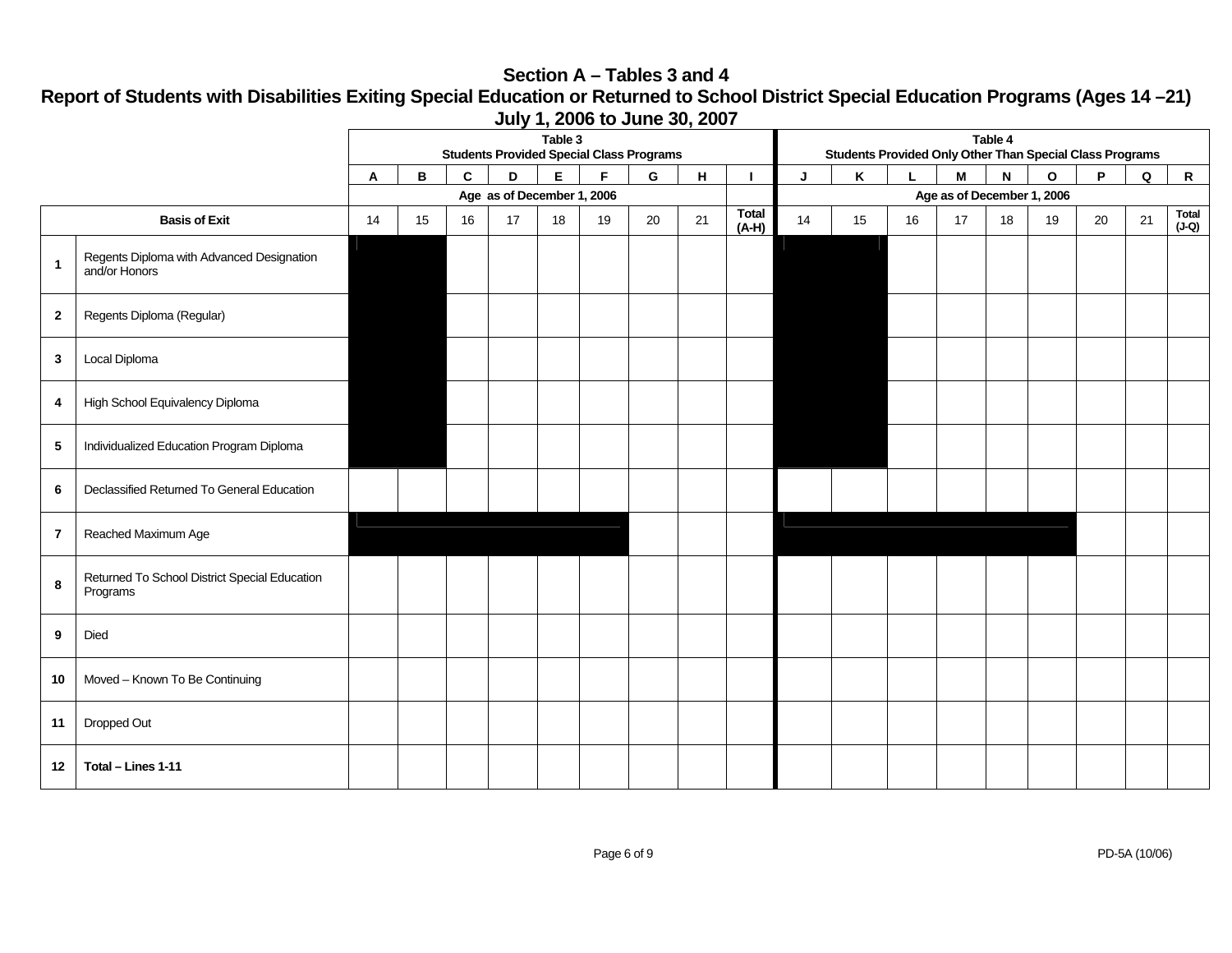# **Section A – Tables 5 and 6 Race/Ethnicity of Students with Disabilities Exiting Special Education or Returned to School District Special Education Programs (Ages 14– 21)**

|              |                                                             | 001 y 11, 2000 to 00110 00, 2007<br>Table 5                                                                  |                            |                                   |                    | Table 6                           |                                          |       |                                  |                                                                                                       |                                   |                    |                                   |                                          |       |  |
|--------------|-------------------------------------------------------------|--------------------------------------------------------------------------------------------------------------|----------------------------|-----------------------------------|--------------------|-----------------------------------|------------------------------------------|-------|----------------------------------|-------------------------------------------------------------------------------------------------------|-----------------------------------|--------------------|-----------------------------------|------------------------------------------|-------|--|
|              |                                                             | <b>Students Provided Special Class Programs</b><br>E.<br>F.<br>$\overline{\mathbf{G}^*}$<br>B<br>C<br>D<br>A |                            |                                   |                    |                                   |                                          |       |                                  | Students Provided Only Other Than Special Class Programs<br>$\overline{H}$<br>$N^{**}$<br>K<br>М<br>J |                                   |                    |                                   |                                          |       |  |
|              |                                                             | Race/Ethnicity                                                                                               |                            |                                   |                    |                                   |                                          |       | Race/Ethnicity                   |                                                                                                       |                                   |                    |                                   |                                          |       |  |
|              | <b>Basis of Exit</b>                                        | American Indian<br>Alaska Native                                                                             | Asian/ Pacific<br>Islander | Black (not of<br>Hispanic origin) | Hispanic or Latino | White (not of<br>Hispanic origin) | Multi-Racial (not of<br>Hispanic origin) | Total | American Indian<br>Alaska Native | Asian/ Pacific<br>Islander                                                                            | Black (not of<br>Hispanic origin) | Hispanic or Latino | White (not of<br>Hispanic origin) | Multi-Racial (not of<br>Hispanic origin) | Total |  |
| $\mathbf{1}$ | Regents Diploma with Advanced Designation<br>and /or Honors |                                                                                                              |                            |                                   |                    |                                   |                                          |       |                                  |                                                                                                       |                                   |                    |                                   |                                          |       |  |
| $\mathbf{2}$ | Regents Diploma (Regular)                                   |                                                                                                              |                            |                                   |                    |                                   |                                          |       |                                  |                                                                                                       |                                   |                    |                                   |                                          |       |  |
| 3            | Local Diploma                                               |                                                                                                              |                            |                                   |                    |                                   |                                          |       |                                  |                                                                                                       |                                   |                    |                                   |                                          |       |  |
| 4            | High School Equivalency Diploma.                            |                                                                                                              |                            |                                   |                    |                                   |                                          |       |                                  |                                                                                                       |                                   |                    |                                   |                                          |       |  |
| 5            | Individualized Education Program Diploma                    |                                                                                                              |                            |                                   |                    |                                   |                                          |       |                                  |                                                                                                       |                                   |                    |                                   |                                          |       |  |
| 6            | Declassified Returned To General Education                  |                                                                                                              |                            |                                   |                    |                                   |                                          |       |                                  |                                                                                                       |                                   |                    |                                   |                                          |       |  |
| $\mathbf{7}$ | Reached Maximum Age                                         |                                                                                                              |                            |                                   |                    |                                   |                                          |       |                                  |                                                                                                       |                                   |                    |                                   |                                          |       |  |
| 8            | Returned To School District Special Education<br>Programs   |                                                                                                              |                            |                                   |                    |                                   |                                          |       |                                  |                                                                                                       |                                   |                    |                                   |                                          |       |  |
| 9            | Died                                                        |                                                                                                              |                            |                                   |                    |                                   |                                          |       |                                  |                                                                                                       |                                   |                    |                                   |                                          |       |  |
| 10           | Moved - Known To Be Continuing                              |                                                                                                              |                            |                                   |                    |                                   |                                          |       |                                  |                                                                                                       |                                   |                    |                                   |                                          |       |  |
| 11           | Dropped Out                                                 |                                                                                                              |                            |                                   |                    |                                   |                                          |       |                                  |                                                                                                       |                                   |                    |                                   |                                          |       |  |
| 12           | Total - Lines 1-11                                          |                                                                                                              |                            |                                   |                    |                                   |                                          |       |                                  |                                                                                                       |                                   |                    |                                   |                                          |       |  |

**July 1, 2006 to June 30, 2007** 

\*Totals reported in this column must be the same as totals reported in Table 3, Column I

\*\*Totals reported in this column must be the same as totals reported in Table 4, Column R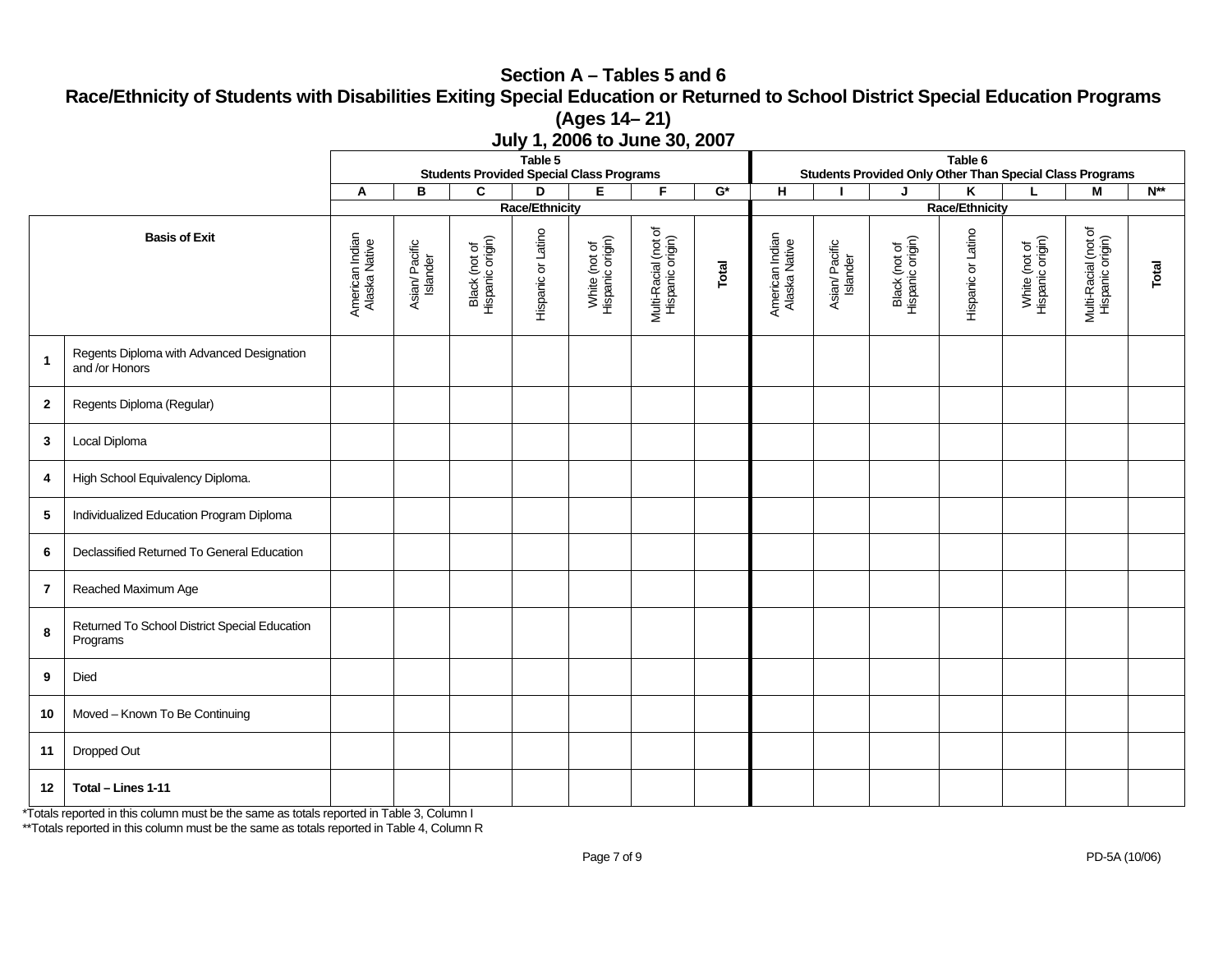#### **Section B – Report of Students with Disabilities Postsecondary Education and Employment Plans Table 1 – Students Provided Special Class Programs 2006-2007**

For all students with disabilities reported in Section A, Table 3, indicate their intended postsecondary plans. (BOCES are not required to verify that such plans were actually achieved/implemented by students.) Students should be reported once by their primary plan. (Students intending to enter postsecondary education programs and employment should be reported in the appropriate postsecondary education category.) The total number of students entered in this section should be equal to the total number of students in Section A, Table 3, who exited with a Regents Diploma with Advanced Designation and/or Honors, Regents Diploma-Regular, Local Diploma, High School Equivalency Diploma, Individualized Education Program Diploma, Reached Maximum Age, or Dropped Out.

|                                                                  | <b>Number to Post-Secondary Education</b> |                       |                             | Number To<br>Employment* | Number To<br><b>Military Service</b> | Number To<br><b>Adult Services</b> | Other | Unknown | Total | <b>Guidelines for Matching Numbers</b><br>Reported on Table 3 on Page 6    |
|------------------------------------------------------------------|-------------------------------------------|-----------------------|-----------------------------|--------------------------|--------------------------------------|------------------------------------|-------|---------|-------|----------------------------------------------------------------------------|
|                                                                  | $4 - Year$<br>College                     | $2 - Year$<br>College | Other<br>Post-<br>Secondary |                          |                                      |                                    |       |         |       |                                                                            |
| Regents Diploma<br>with Advanced<br>Designation and/or<br>Honors |                                           |                       |                             |                          |                                      |                                    |       |         |       | The total must equal the total reported on<br>Line 1 of Table 3 on Page 6  |
| Regents Diploma-<br>Regular                                      |                                           |                       |                             |                          |                                      |                                    |       |         |       | The total must equal the total reported on<br>Line 2 of Table 3 on Page 6  |
| Local Diploma                                                    |                                           |                       |                             |                          |                                      |                                    |       |         |       | The total must equal the total reported on<br>Line 3 of Table 3 on Page 6  |
| <b>HSE Diploma</b>                                               |                                           |                       |                             |                          |                                      |                                    |       |         |       | The total must equal the total reported on<br>Line 4 of Table 3 on Page 6  |
| <b>IEP Diploma</b>                                               |                                           |                       |                             |                          |                                      |                                    |       |         |       | The total must equal the total reported on<br>Line 5 of Table 3 on Page 6  |
| Reached Maximum<br>Age                                           |                                           |                       |                             |                          |                                      |                                    |       |         |       | The total must equal the total reported on<br>Line 7 of Table 3 on Page 6  |
| Dropped Out                                                      |                                           |                       |                             |                          |                                      |                                    |       |         |       | The total must equal the total reported on<br>Line 11 of Table 3 on Page 6 |
| <b>Total</b>                                                     |                                           |                       |                             |                          |                                      |                                    |       |         |       |                                                                            |

\* **Employment can include regular competitive employment, supported employment, or sheltered employment, as long as the student will receive some compensation for work.**